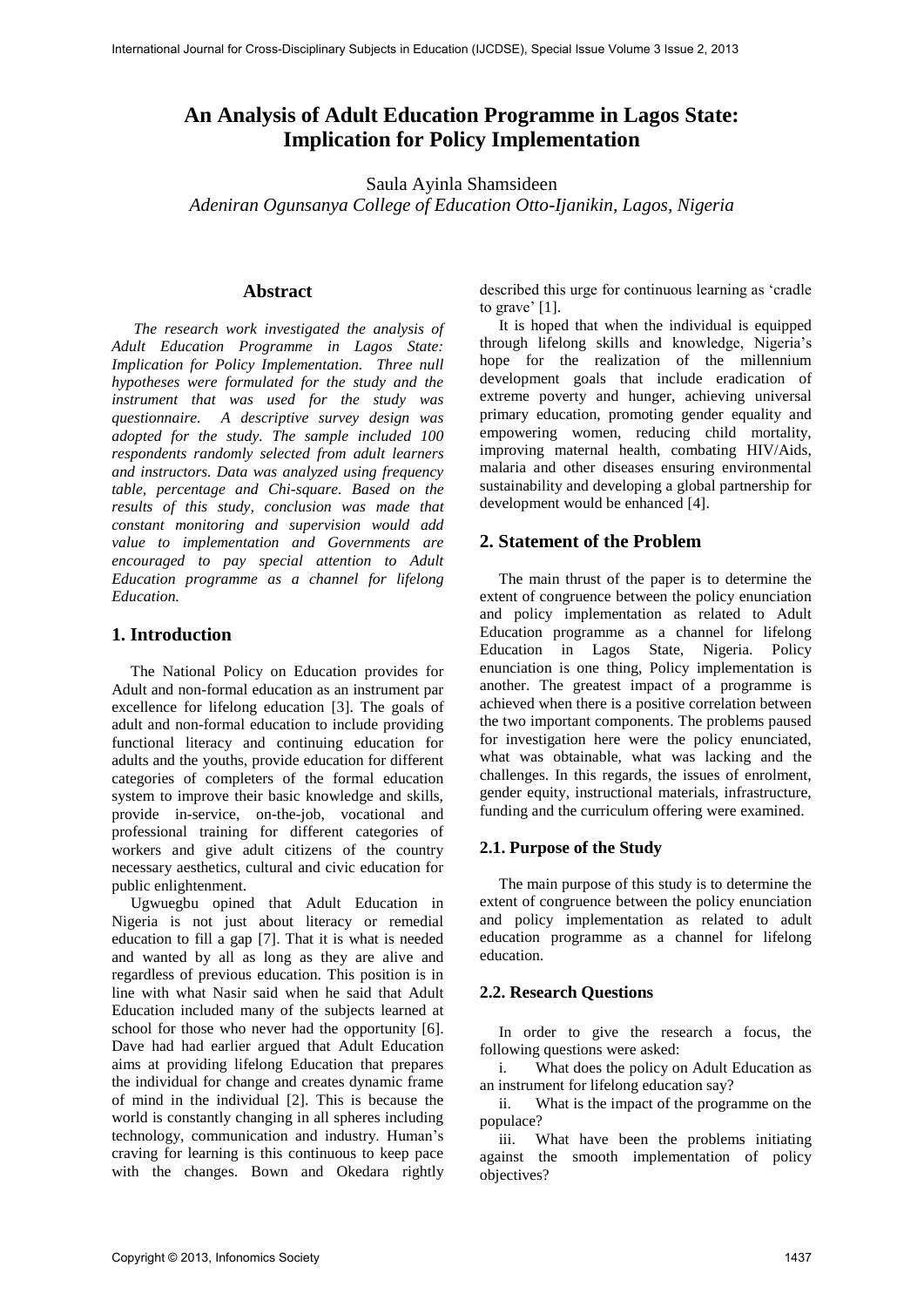iv. How can these problems be mitigated to enhance policy attainment?

# **2.3. Research Hypotheses**

 $HO_1$ : There is no significance relationship between adult education instrument for lifelong education and implication for policy implementation  $HO<sub>2</sub>$ : There is no significance relationship between impact of programme on populace and implication for policy implementation

 $HO<sub>3</sub>$ : There is no significance relationship between programme objectives and implication for policy implementation.

## **2.4. Significance of the Study**

The significance of this study is primarily to establish a number of challenges facing the full implementation of the Adult Education programmes in Lagos State, Nigeria. It will also contribute to the public enlightenment about opportunities provided for enhancing improving and modifying the quantity of education programmes in the state.

#### **2.5. Limitations of the Study**

Large numbers of the respondents were found all over the nation owing to time constraint but the study was limited to Lagos state.

# **3. Research Methodology**

This involved the method and procedures that were followed in carrying out this research, which included the following:

#### **3.1. Research Design**

The study adopted a descriptive survey research design. The survey research design elicit data of large magnitude at the same time reduce time lag. This accounted for the choice of this design.

#### **3.2. Population of the Study**

The population of the study consisted of all the Adult learners and instructors across the 20 Local Government Areas in Lagos State.

## **3.3. Sample and Sampling Technique**

The sample for the study consisted of 100 Adult learners and instructors across the 20 Local Government Areas in Lagos State.

The random sampling technique was adopted. This was adopted in order to cover all parts of the study area and also to give all units of the population an equal chance of being selected. This technique ruled out bias and created room for credibility, reliability and validity of the study.

#### **3.4. Instrument for Data Collection**

A self developed questionnaire was used to collect data from the respondents in order to give direct information on the subject under study. This formed the primary source of data. The secondary sources of data included books, journal articles, magazines, newspapers, internet and other publications. All these sources were referenced at the end of the day.

# **4. Method of Data Analysis**

The study employed both the descriptive and the inferential statistical methods. In this, the simple percentages and frequency table were used for descriptive purpose while the chi-square statistical analysis was adopted to test the hypothesis in order for inferences to be made.

# **5. Results and Discussions**

The data collected through the questionnaire were collated and subjected to statistical test. The percentage distribution method was used to analyse the bio-data and Chi-square Statistical analysis was used to test the hypothesis at 0.05 level of significance. Results and discussion were presented as follows:

| Table 1. Gender of respondents |  |  |  |  |
|--------------------------------|--|--|--|--|
|--------------------------------|--|--|--|--|

| Variables | Frequency | Percentage |  |  |
|-----------|-----------|------------|--|--|
| Male      |           |            |  |  |
| Female    |           | 39         |  |  |
| Total     | 100       | 100        |  |  |

The table above shows that majority of the respondents were male the highest frequency.

Table 2. Qualification of Respondents

| Variables                        | Frequency | Percentage |
|----------------------------------|-----------|------------|
| Senior Secondary<br>School Cert. | 34        | 34         |
| <b>First Degree</b>              | 47        | 17         |
| Others                           | 19        | 19         |
| Total                            | 100       | 100        |

From the table above, majority of the respondents were First degree holders.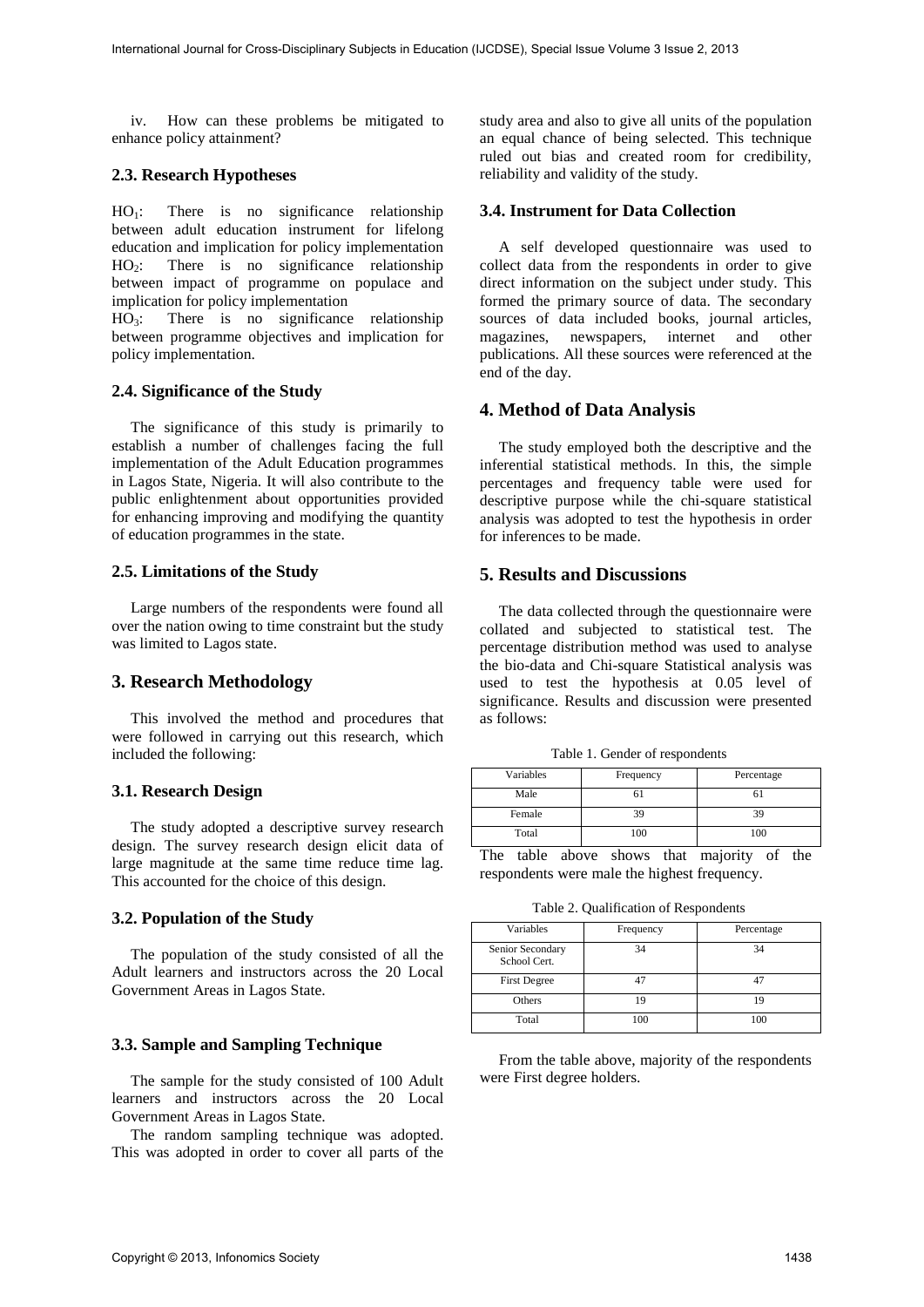#### **5.1. Testing of Hypotheses**

Hypothesis 1: There is no significance relationship between adult education instruments for lifelong education and implication for policy implementation.

Table 3. Result showing the relationship between adult education instrument and implication for policy

| implementation |                |                |   |     |                |                     |          |       |        |
|----------------|----------------|----------------|---|-----|----------------|---------------------|----------|-------|--------|
| Groups         | А              | D              | U | Tot | Df             | P                   | Cal      | Tabl  | Decisi |
|                |                |                |   | al  |                |                     | $X^2$    | e     | on     |
|                |                |                |   |     |                |                     |          | $X^2$ |        |
| Adult          | 4              |                | ۰ | 50  | $\overline{c}$ | $\Omega$            | 6.1      | 5.99  | Reject |
| learners       | $\theta$       | 0              |   |     |                | ٠                   | $\theta$ |       |        |
| Instructo      | $\overline{c}$ | $\overline{c}$ | 1 | 50  |                | $\overline{0}$<br>5 |          |       |        |
| rs             | 9              | $\Omega$       |   |     |                |                     |          |       |        |
| Total          | 8              |                | 2 | 100 |                |                     |          |       |        |
|                | $\theta$       | 8              |   |     |                |                     |          |       |        |

The table above shows that calculated value is greater than the table value, thus null hypothesis is rejected. This implies that adult education aims a providing lifelong education that preparers the individual for change and creates dynamic frame of mind in the individual. In conclusion, adult education instrument has a significant influence on implication for policy implementation.

#### Hypothesis 2:

There is no significance relationship between impact of programme on populace and implication for policy implementation.

Table 4. Result showing the relationship between impact of programme on populace and implication for policy implementation

| Groups    | А | D              | U | Tot | D | P   | Cal   | Tabl           | Decisi |
|-----------|---|----------------|---|-----|---|-----|-------|----------------|--------|
|           |   |                |   | al  |   |     | $X^2$ | e              | on     |
|           |   |                |   |     |   |     |       | $\mathrm{X}^2$ |        |
| Adult     | 4 | 6              | 3 | 50  | 2 | 0.0 | 7.2   | 5.99           | Reject |
| Learners  |   |                |   |     |   | 5   | 8     |                |        |
| Instructo | 3 |                | - | 50  |   |     |       |                |        |
| rs        | 5 | 5              |   |     |   |     |       |                |        |
| Total     | 7 | $\overline{c}$ | 3 | 100 |   |     |       |                |        |
|           | 6 |                |   |     |   |     |       |                |        |

Since the calculated value 7.28 is greater than the tabulated value 5.59, the null hypothesis is rejected. This implies that impact of the programme improves their basic knowledge, skills, vocational and professional trainings for different categories of workers. In conclusion, the impact of programme on populace has significant effect on the implication for policy implementation.

#### Hypothesis 3:

There is no significance relationship between programme objectives and implication for policy implementation.

Table 4. Result showing the relationship between programme objectives and implication for policy implementation

|           |                |                |   | ---г |   |     |                |                |        |
|-----------|----------------|----------------|---|------|---|-----|----------------|----------------|--------|
| Groups    | А              | D              | U | Tot  | D | P   | Cal            | Tabl           | Decisi |
|           |                |                |   | al   | f |     | $\mathrm{X}^2$ | e              | on     |
|           |                |                |   |      |   |     |                | $\mathrm{X}^2$ |        |
| Adult     | 4              | 8              | ۰ | 50   | 2 | 0.0 | 11.0           | 5.99           | Reject |
| Learners  | $\overline{c}$ |                |   |      |   | 5   | 8              |                |        |
| Instructo | $\overline{c}$ | $\overline{c}$ | 2 | 50   |   |     |                |                |        |
| rs        | $\overline{7}$ |                |   |      |   |     |                |                |        |
| Total     | 7              |                | 9 | 100  |   |     |                |                |        |
|           | $\mathfrak{2}$ | 9              |   |      |   |     |                |                |        |

Since the calculated value 11.08 is greater than the tabulated value 5.59, the null hypothesis is rejected. This implies that programme objectives eradicate extreme poverty, hunger and promoting gender equality to ensure environmental sustainability. In conclusion, programme objectives have significant influence on implication for policy implementation.

#### **6. Conclusion**

In conclusion, while policy statements are usually laudable, the need to harmonize, it with policy implementation cannot be over emphasized for desired impact. Through constant evaluation or review there is likelihood to ensure congruence between the two. (Policy structured and policy Implementation). Constant monitoring and supervision would add value to implementation and Governments are encouraged to pay special attention to Adult Education Programme as a channel for lifelong Education.

# **7. Recommendations**

To overcome the limitation of implementation and bring it at par with policy statement the following are recommended:

i. Adequate funding: Since adult education is central to the individual's survival and contribution to the progress of the State and nation; it should be adequately funded by the government. It is worthy of note that the 26% budgetary allocation to education recommended by UNESCO has never been met.

ii. Available and reliable data is needed for proper planning and implementation. Data on the needs of learners, the number of those out of school, the required classroom and needed instructors.

iii. Change in societal attitude: Society must ascribe value and prestige to this system of learning and appreciate it as needed for lifelong Education.

iv. Counselling Programme: Just as in the formal system of education, counselors should be posted to the learning centres to assists the learners.

v. Policy documents like the NPE and Nigerian Constitutions should be clear to what specific roles the different levels of Governments,